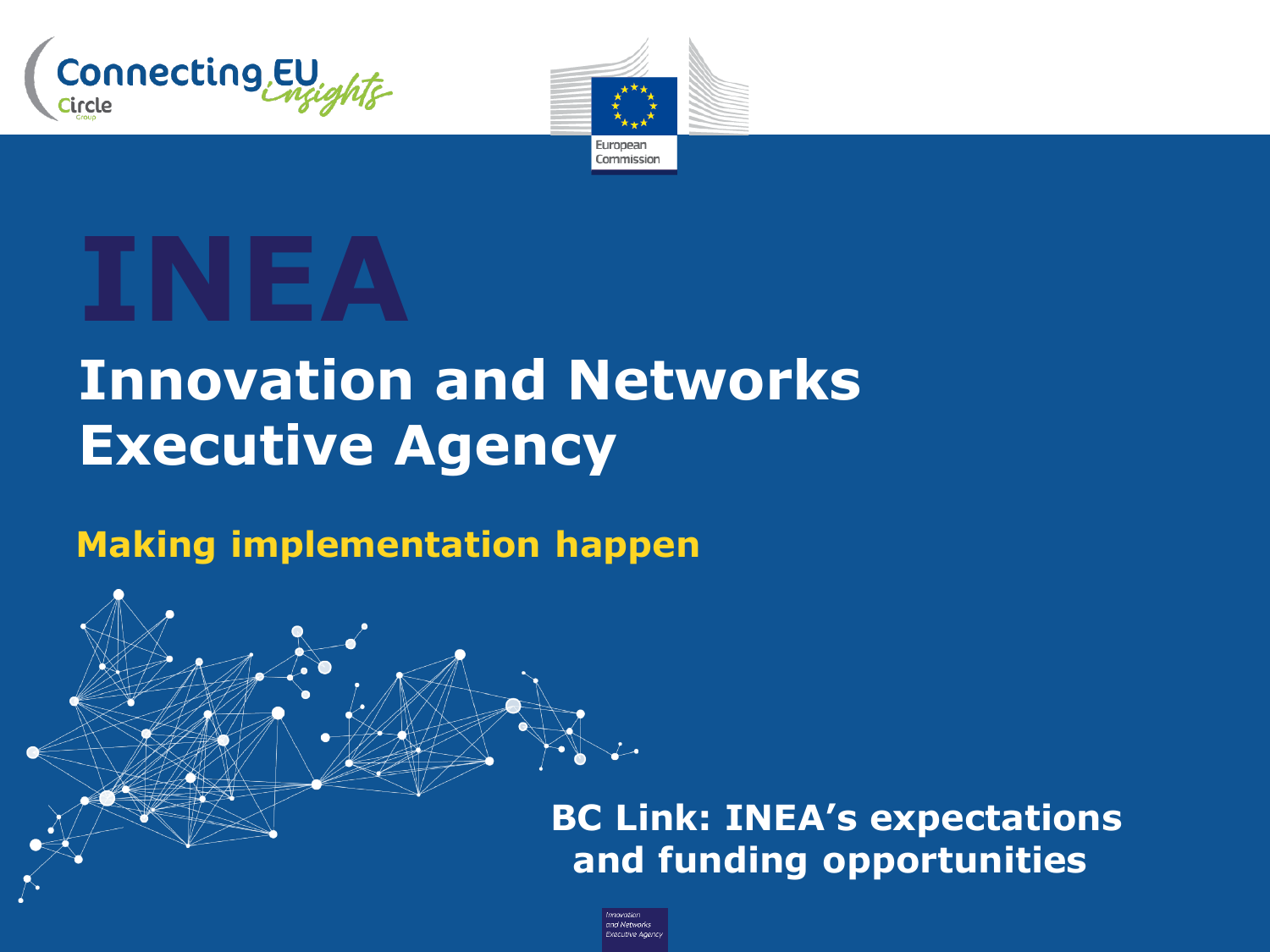

### **SCOPE OF PRESENTATION**

•*INEA's role* •*BC LINK: INEA's expectations* •*CEF funding opportunities for maritime sector* 

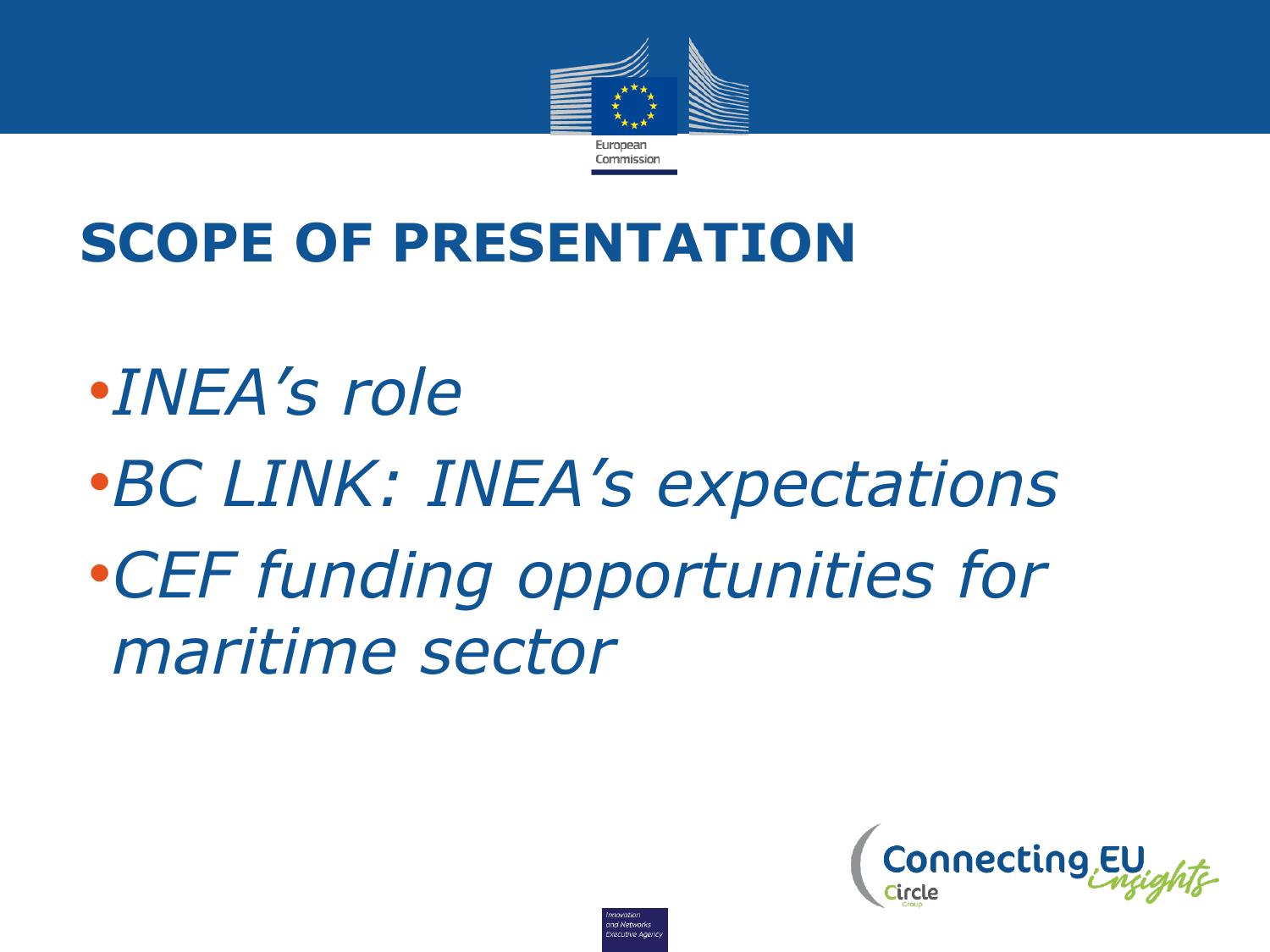

# **INEA's role**

- **Executive arm European Commission (i.e. CEF Transport DG MOVE)**
- Budget managed **2014-2020**: **34.1 bn € (approx. 23bn€ for CEF Trasnport)**
- **Programme implementation and project management** – entire project lifecycle

and Network **Executive Age** 

■ Role of PM: project follow-up

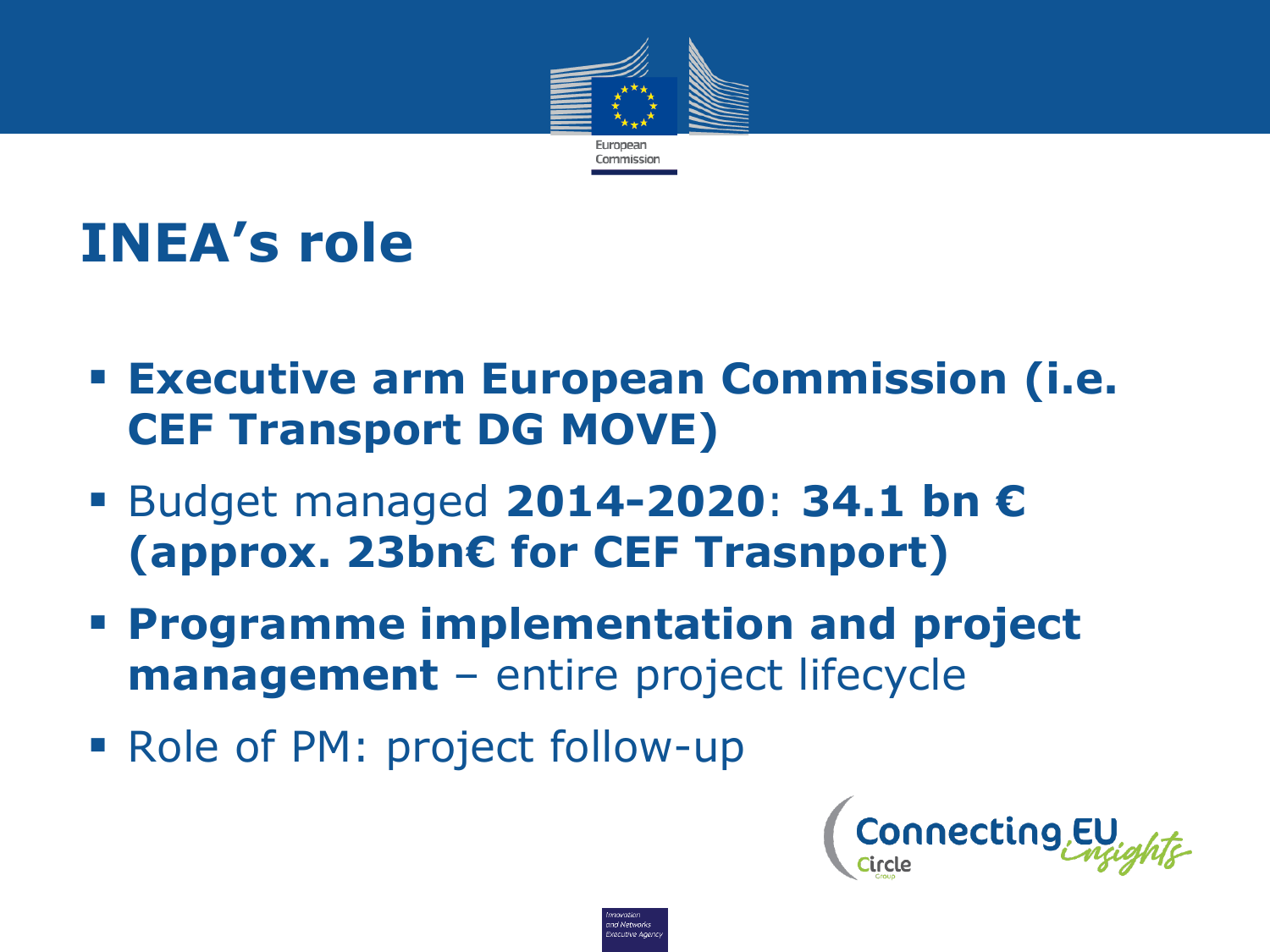



# **Bclink: Upgrade MoS link**

- **"Blending calls 2017":** *to increase the participation of private sector investment in trans European transport infrastructure (+ grant)*
- **Project objectives: upgrade MoS link between** Port of Civitavecchia and Port of Barcelona. Construction of Pier II in Civitavecchia and upgrades in Port of Barcelona for MoS traffic (reinforcement of existing wharf, enlargement of RoRo ramp, adaptation of rail terminal)

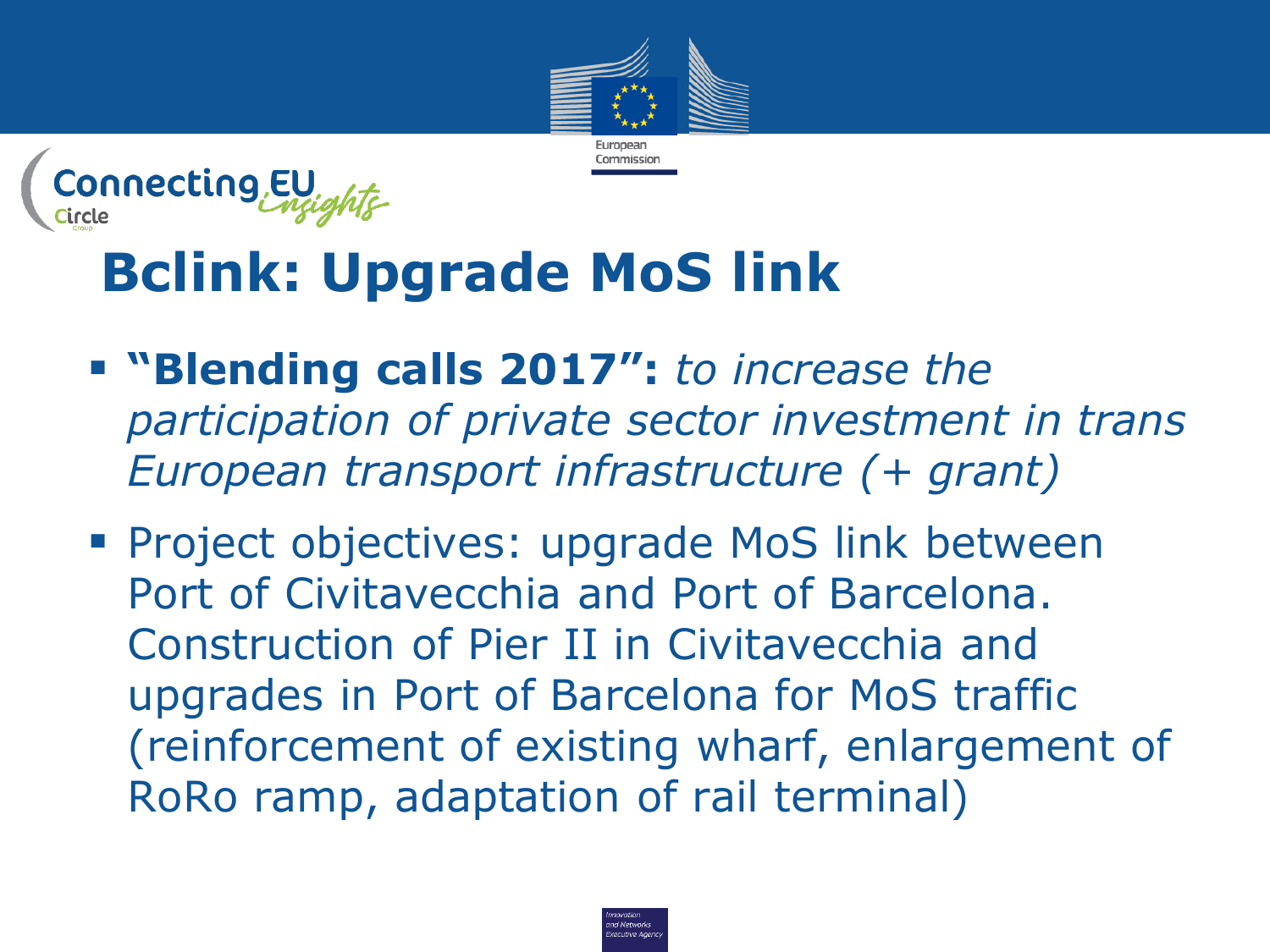

### **BCLink: INEA's expectations**

- Important MoS link in the Mediterranean Sea basin, as both ports are main drivers of international trade in the Mediterranean area
- Achieve an upgrade in both ports' infrastructure, improving operational efficiency and hinterland connectivity
- Action completed according to Grant Agreement (description of activities, budget and time table)

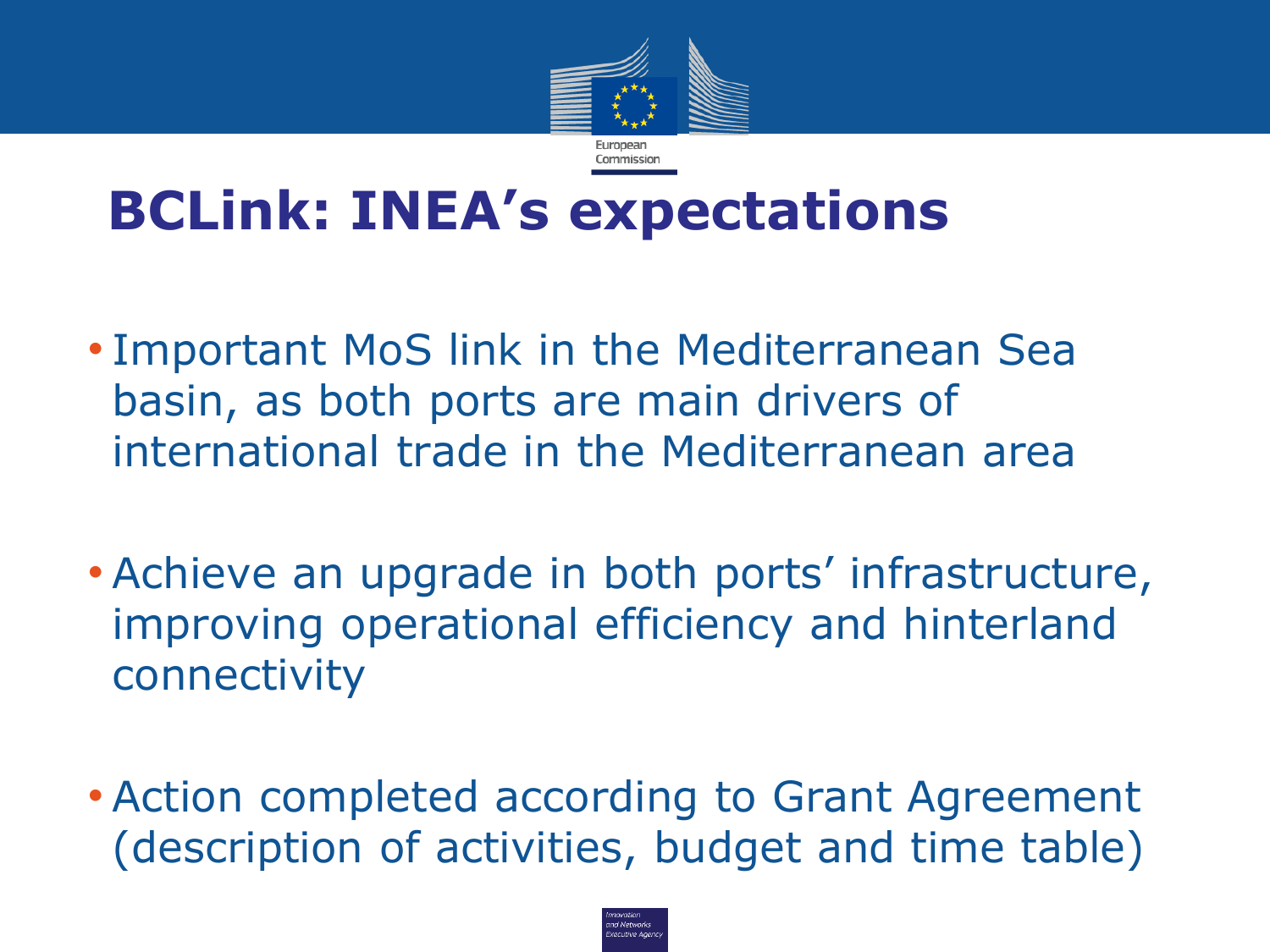

#### **Maritime Transportation under CEF Call Priorities until today**

- **Motorways of the Sea (Mos)** *focus on port infrastructure upgrades of short sea shipping links, their environmental performance and wider benefits Actions*
- **Maritime Ports** *focus on upgrading ports infrastructures*
- **Innovation & new technologies**  *focus on promoting use of alternative fuels facilities in ports*

• *Synergy – Focus on creating synergies with CEF Energy (e.g. LNG studies in Cyprus)*Connecting

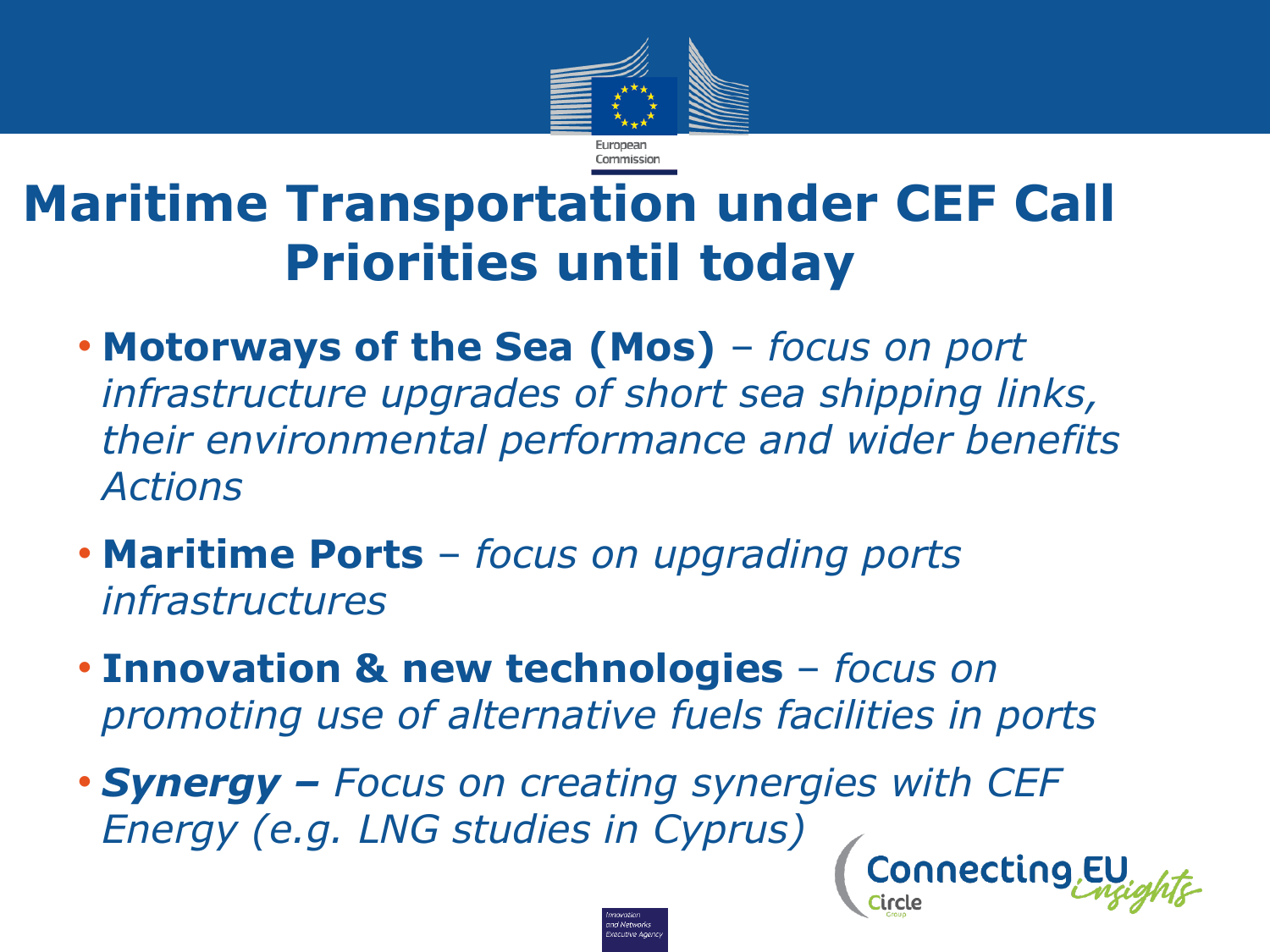

# **Blending facility**

• *Implementation of new facilities and technologies regarding provision and use of alternative fuels or energy, e.g. LNG bunkering and shore side electricity, in line with Directive 2014/94/EU.*

.<br>xecutive Ao

- *149€ million for alternative fuels*
- *4 cut-off dates: next one 13 November*

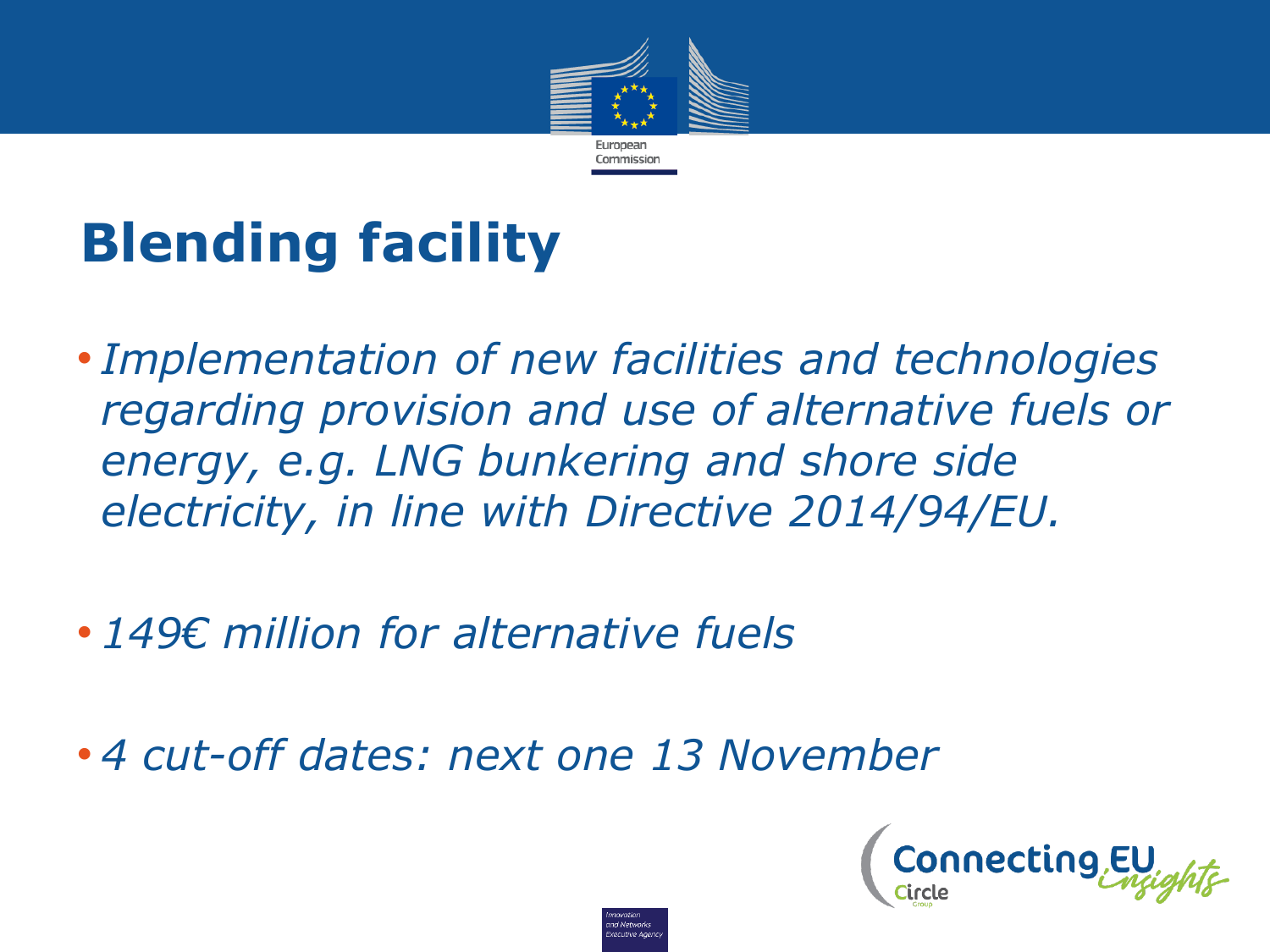

### **CEF 1 « last » call for proposals**

#### *Last small call with limited scope due to a limited budget – probably studies under FO 1*



ind Networks **Executive Agend**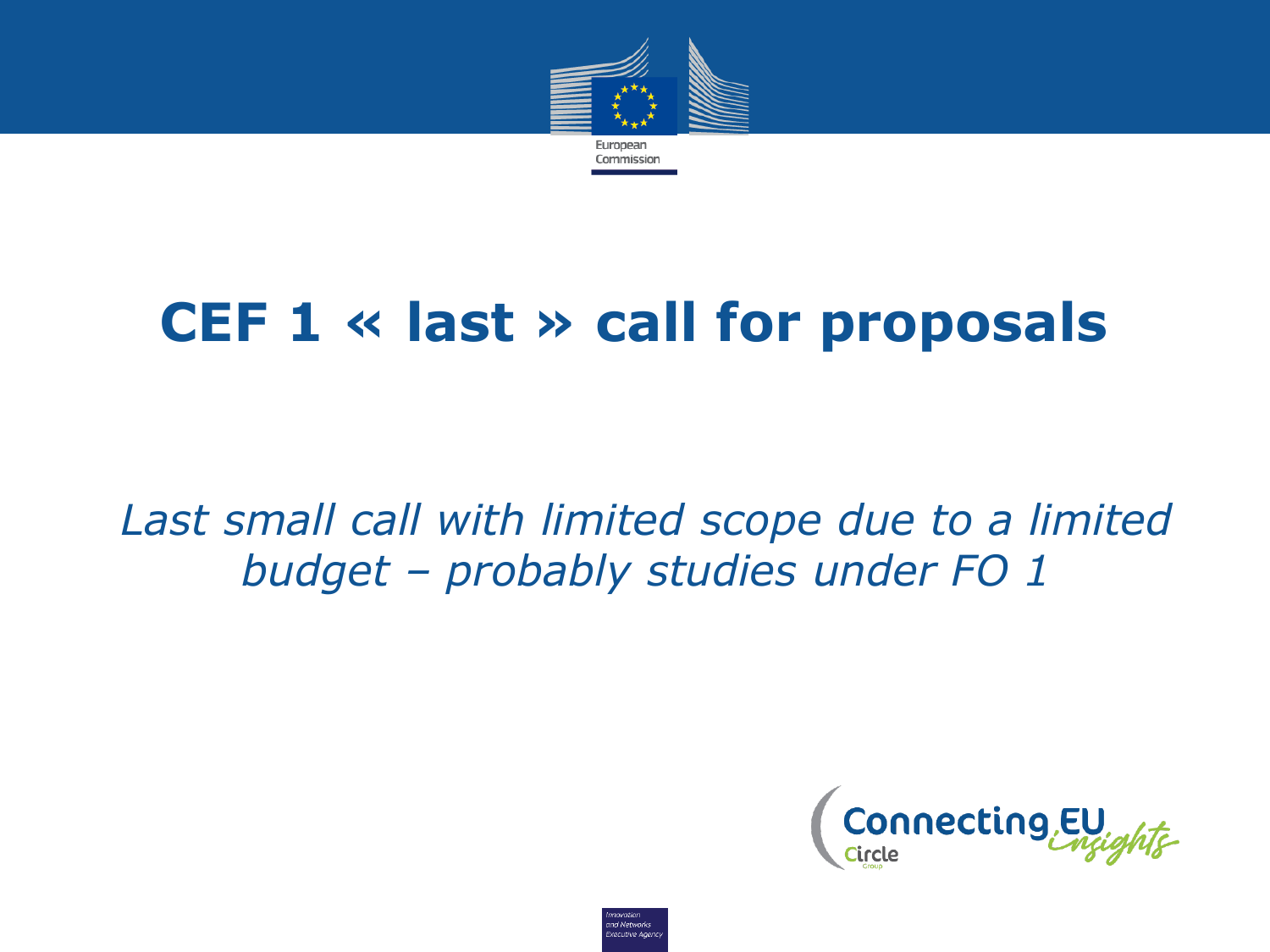

# **CEF 2 – General Objective**

- •*to build, develop, modernise and complete the trans-European networks in the fields of transport, energy and digital;*
- •*taking into account the long-term decarbonisation commitments: 60% of CEF expenditure contributing to climate objectives*

.<br>Xecutive Aor

• *and with emphasis on synergies among sectors*

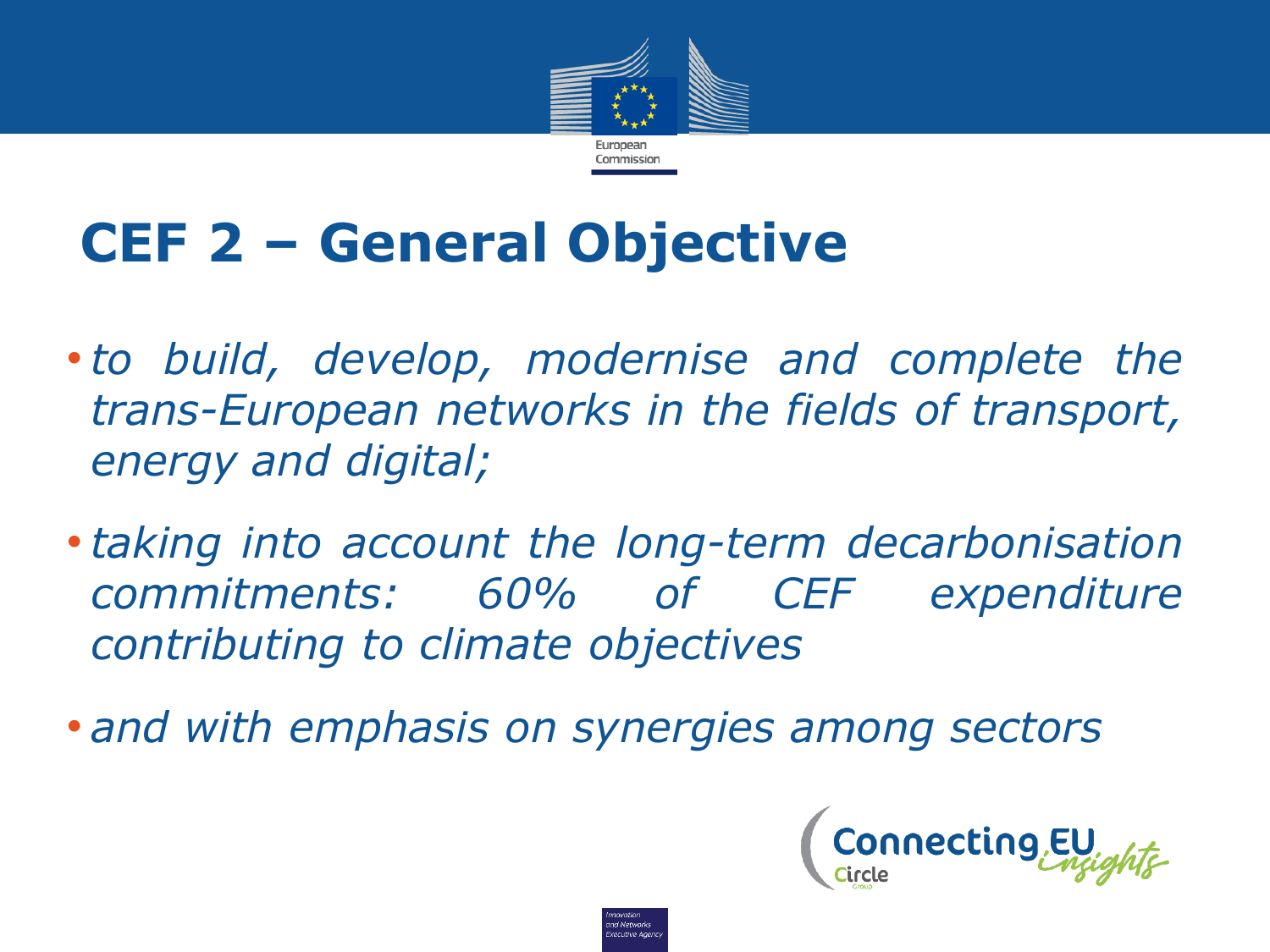

necting,EU



## **Budget is still under negotiations**

*MS agreement but EP agreement pending*

### **Features CEF2 Programme**

*Multi-annual work programme, to be adopted in December 2020 covering the calls for the next 3 years*